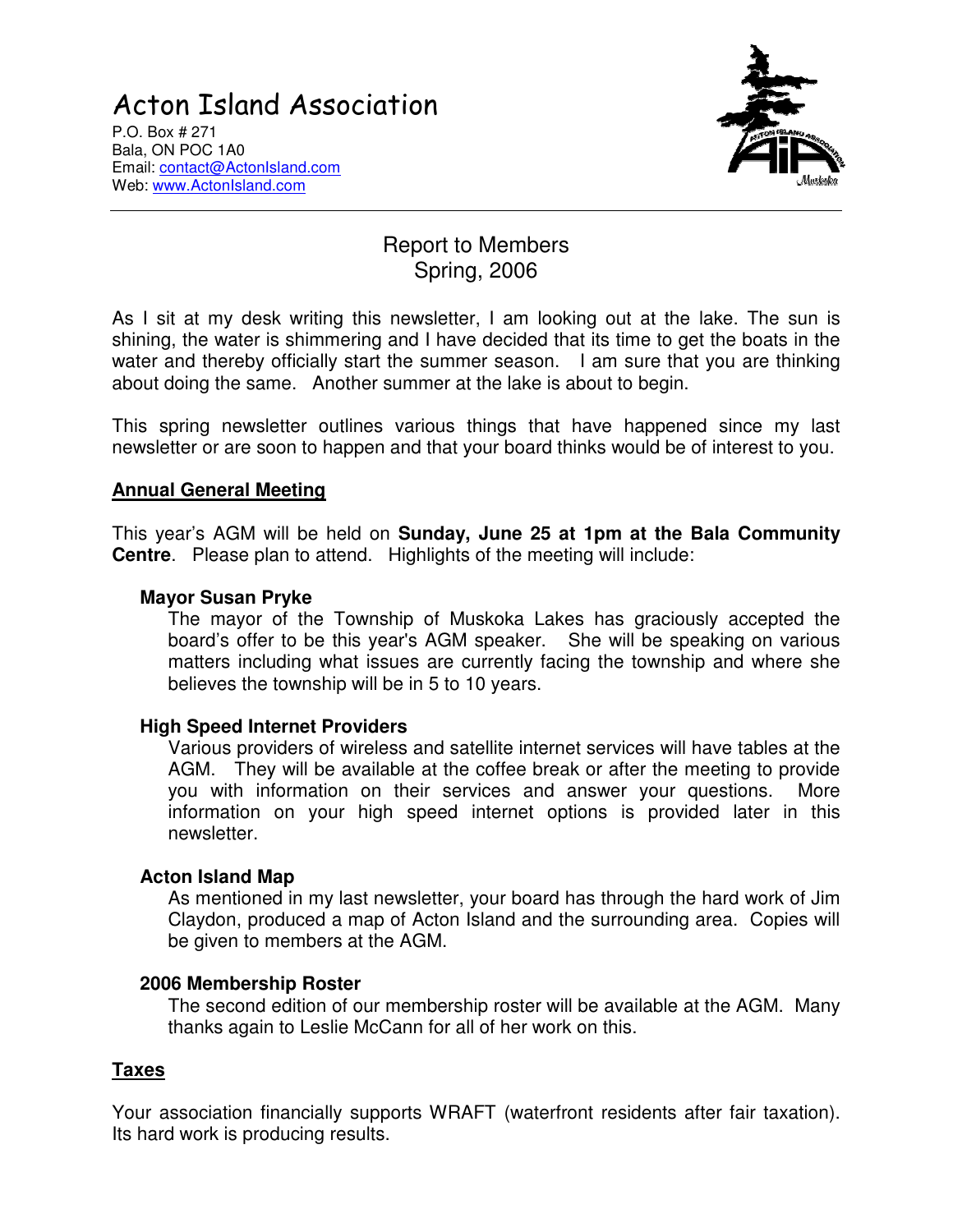In October the Ontario Ombudsman, responding to complaints from thousands of property owners, announced an investigation of MPAC, the company that determines assessment values. WRAFT provided evidence to this investigation and in March the Ombudsman issued a scathing report. While the report didn't deal with the underlying inequities of the assessment system, it seriously discredited the whole assessment methodology.

Wraft has also been meeting with politicians and their actions plus your complaints and those of thousands of other taxpayers to their MPP's seems to have hit home. The Premier recently stated that he would conduct "a careful, thorough, thoughtful review" of the property tax assessment system. With an election scheduled for October 2007, hopefully we will finally see some kind of solution to skyrocketing tax assessments.

# **Innisfree Road Landing**

Your board responded to the request of cottagers on Innisfree road who were getting more and more tired of the Innisfree boat landing being used as a commercial loading and unloading site. In all seasons, barges were using the site to ship materials to locations on other parts of the lake and to bring back that equipment and their refuse. Cottagers especially objected to the odors produced by the unloading of tanks containing septic sewer waste. Numerous letters were sent by cottagers to the Township.

Initially, the township tried to block the use of the landing by placing boulders in the water but these were moved by the commercial users. Then, after a meeting in early May between your board member, John McMechan and the Mayor and Len Troupe, a barricade was installed. However, now this has also been removed by commercial users.

John and the nearby cottagers will continue to work with the Mayor and Len Troupe to ensure that a permanent solution is found. Thanks John for all of your work on the issue and thank you Mayor Pryke and Len Troupe for your ongoing attention to this issue.

# **Advertising Signs on Acton Island**

As mentioned in my last newsletter, a number of members who attended last year's AGM expressed concern about the proliferation of advertising signs on Acton Island Road especially near highway 169. I am pleased to announce that my letters and calls to Len Troup, the Superintendent of Public works have borne fruit. The signs were removed a week or so ago.

# **High Speed Internet in Muskoka**

Bill Tannahill, on behalf of your board, reviewed the options available to members who want a higher speed internet service than is currently available using the telephone lines.

The first thing that must be understood is that none of the providers can, at this time, provide a service equal to that provided by a cable operator or a high speed operator that uses fibre optic cable. While it is our understanding that fibre optic cables have been strung down highway 169 there is no fibre optic capability currently on the island nor planned in the foreseeable future. Therefore, at this time, you can not get the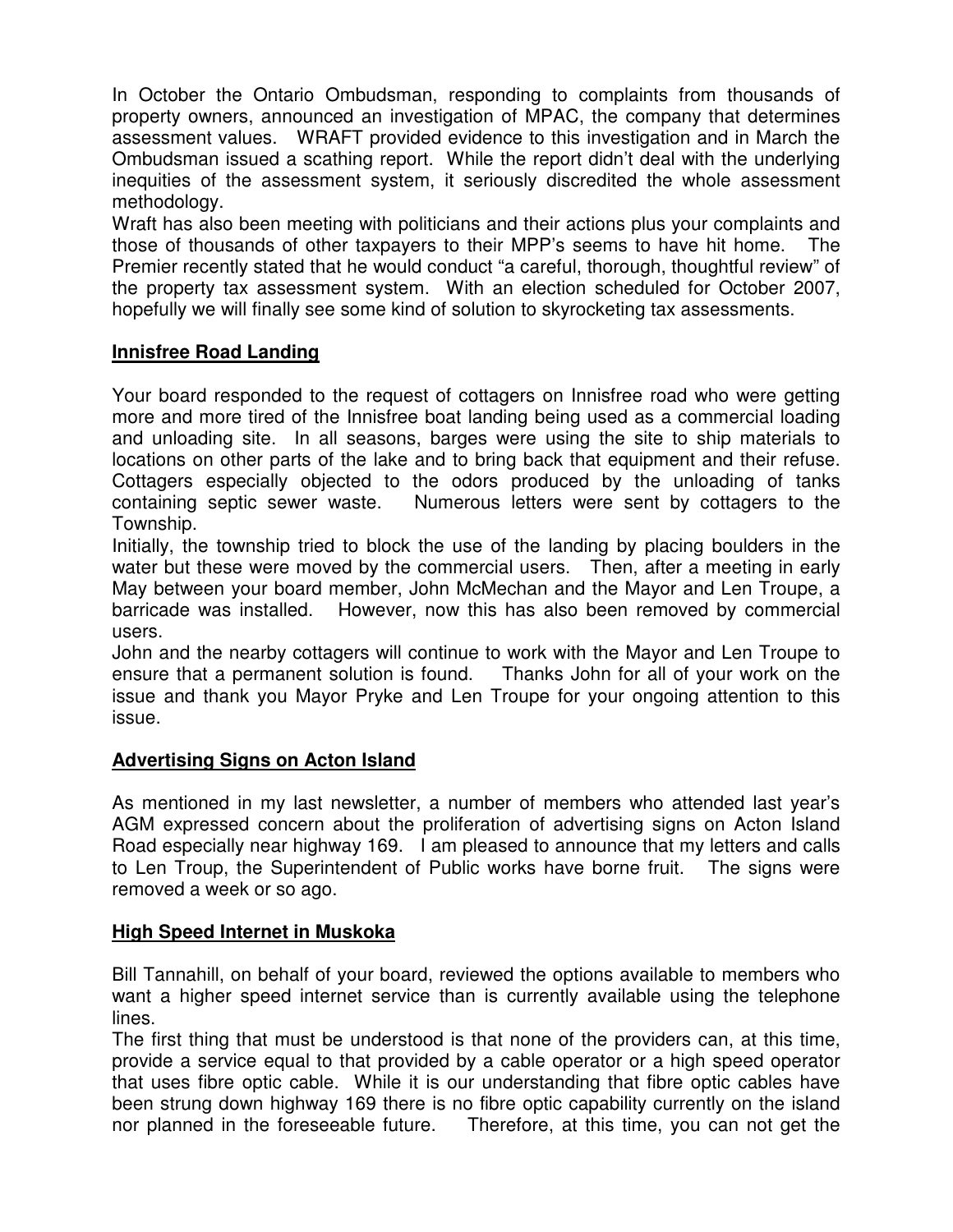same internet speed as you might be able to get in say, Toronto. However, you can get a much faster service than provided via the telephone lines.

There are currently about 5 options available, all are wireless options and all are much more expensive than dial up.

Of the five options available, 3 (**Indiginet**, 762-3535; **Muskoka.com**, 645-6097, www.muskoka.com and **Candlelight**, 866-629-6616, www.candlelight.com - what I call antenna tower service providers) require you to be able to receive a strong, reliable signal from their land based antenna towers. The other 2 are satellite based providers (**Anikast**, part of Telesat Canada – 877-264-5278, - www.anikast.ca and **Xplornet**, 866- 841-6001, www.xplornet.com). The advantage of the antenna tower service provider is that the up loading and downloading speed is much faster than dial up. The disadvantage is that you may not be able to receive a strong reliable signal from where you are located. The advantages of a satellite provider are: a) the service is available anywhere so you don't have the same potential problem as with an antenna tower service provider and b) the download speed is very very fast. However, the upload speed is slower than that of the antenna tower service providers.

Of course, costs vary all over the place but in general equipment will cost you between \$400 and \$1000 (which may be paid over time) and there is a monthly fee for basic service of \$40 to \$60.

If this hasn't confused you enough, there may be another alternative available in a year or so. Muskoka.com recently won a contract through Blue Sky Net to build high speed wireless infrastructure that will provide service to over 90% of residents in Parry Sound Township and the western part of the Muskoka Lakes Township. They are also bidding on a contract for the eastern part of Muskoka which includes Huntsville, Gravenhurst and Bracebridge. If they win this area, they have stated that the cost for a residential user will be \$150 for installation and \$49.95 per month. They hope to have the service ready by June 2007. This will also lay the foundation for services like VoIP which allows things like phone signals to be transmitted over the internet.

# **Other Matters**

# **Safe Boating**

The Muskoka Lakes Association offers many safe boating courses for both youth and adults. Please visit their web site at www.mla.on.ca

# **Federal Age/Horsepower Boating Restrictions**

# **Age Power Restriction**

- 
- 2) Between 12 and 16 and not supervised

1) Under 12 and **directly** supervised<sup>\*</sup> Boat with motor less than 10HP<br>2) Between 12 and 16 and not supervised Boat with motor less than 40HP 3) Under 16 Not allowed to operate a PWC\*\*

Directly supervised means accompanied and directly supervised in the boat by a person 16 years of age or older

\*\* Personal Watercraft